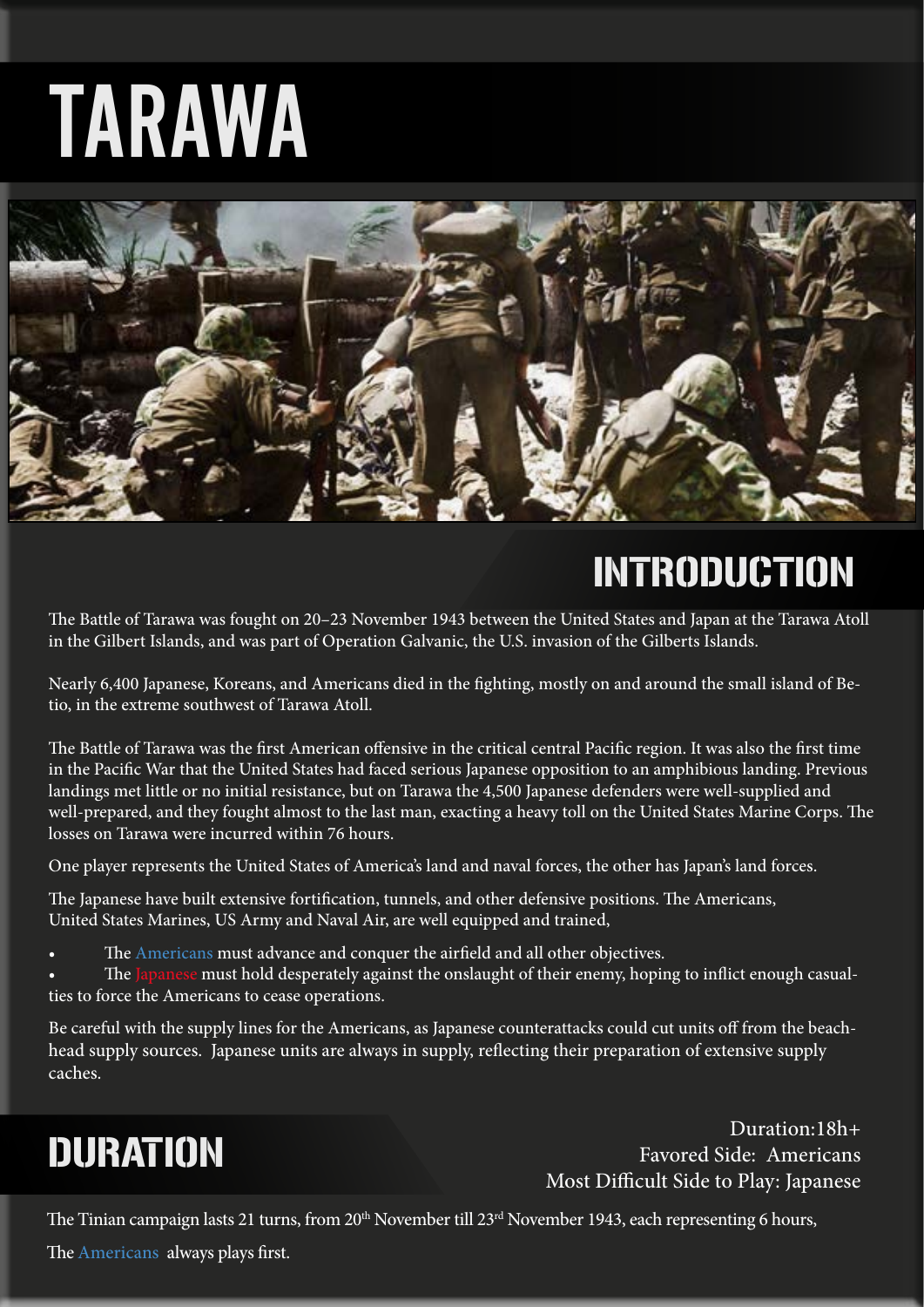

## FORCES

The American forces include United States Marines Corps (2<sup>nd</sup> USMC) and United States Navy units.

The Japanese forces include Japanese Army and s) units.

### MAPBOARD

The map represents the entire island of Tarawa, and "landing areas" where USA land units arrive.

Naval Air and Fire Support icons and units are placed in two "Off Map"Boxes representing the US Navy fleet offshore supporting the invasion.

There are objectives on the main map that yield Victory Points

**AIR STACKING**: in this scenario it is limited to 4 points of stacking in all regions except off-map boxes, where it is unlimited. Most air units have a 1 point stacking value

(the Naval Fire support units are classified as 'air' units for purpose of movement and action but are wortth 0 stacking points).



### VICTORY \*\*\*\*\*

#### **IMMEDIATE VICTORY**

The Americain player wins if he conquers all airfield regions, structures and the "Last Redoubt" (Grid 1701 and Grid 1801).

The Japanese player wins if a preset level of Victory Points is reach, those VP being earned when US Marine units are eliminated in combat. He also wins automatically if his opponent does not control all the regions of the Airfield by the end of Turn 9.

Otherwise, the player with the most Victory Points at the end of the scenario wins the game.

#### **BONUS VP**

Many regions and structures give VP when captured, and may cause loss of VP if lost. All of those are shown by the VP stars on map and in the region navigator. *Right click on any owned region and examine the "Regions" tab and the "Structures" tab to see locations that award VP.*

Elimination of any US Armor or Mobile Infantry gives Japan +3 VP each, and USA -2VP each. Elimination of and Japanese Armor or Mobile Infantry gives  $USA +1VP$  each.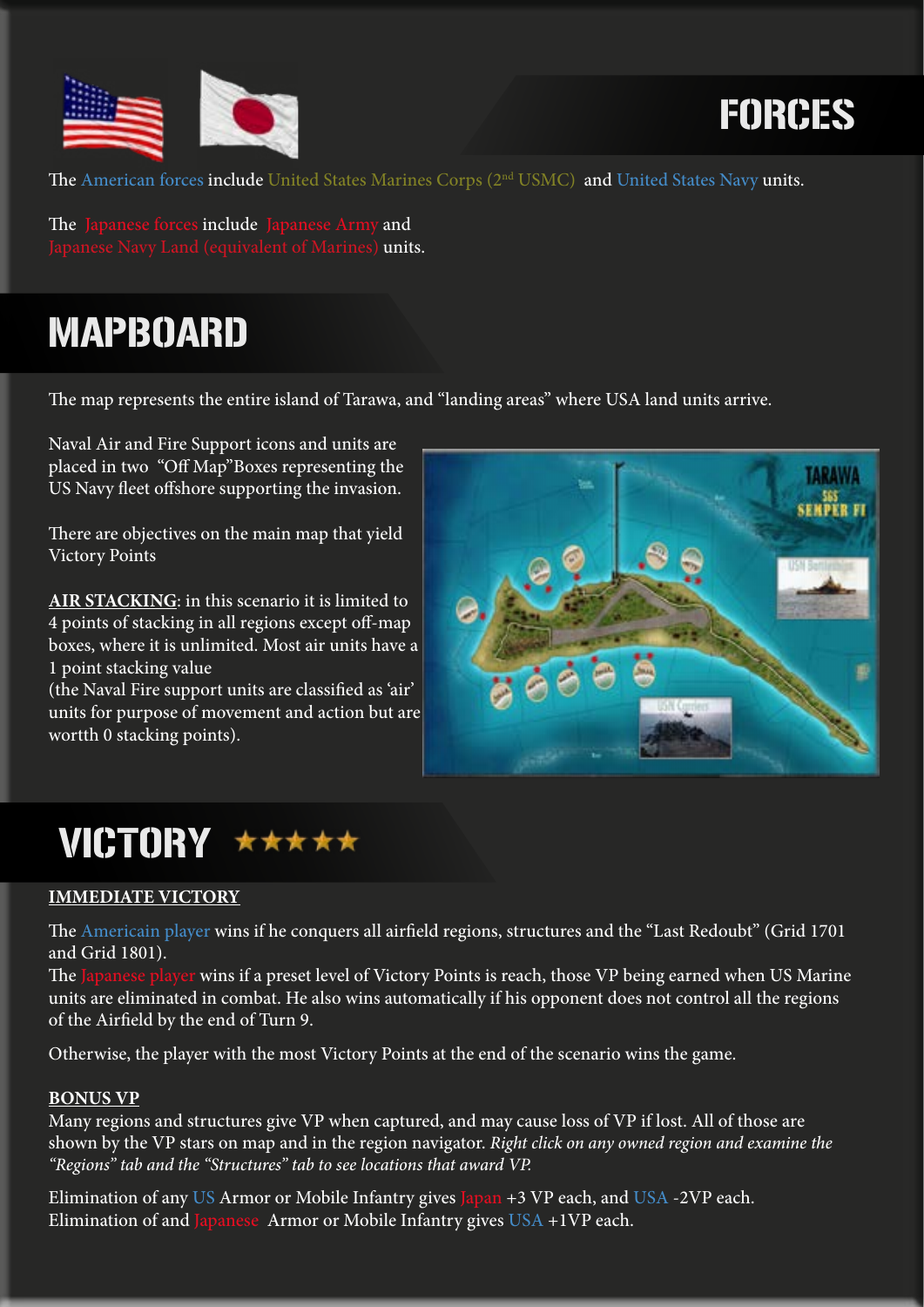## REINFORCEMENTS

#### **AMERICANS**

2nd Marine Division - Division Commander: Maj. Gen. Julian C. Smith

[Turn 1] November 20<sup>th</sup>, 1943, 0600 2<sup>nd</sup> Marine Regiment with 3 Infantry battailons and 1 Weapons Company, 8<sup>th</sup> Marine Regiment with 3 Infantry battailons and 1 Weapons Company, 10<sup>th</sup> Artillery Regiment with 3 battalions, 2 Tank Companies.

[Turn 2] November  $20<sup>th</sup>$ , 1200  $8<sup>th</sup>$  Marine Regiment with 1 Infantry battailon, Headquarters of  $2<sup>nd</sup>$  Marines Division

[On or after Turn 5] 6<sup>th</sup> Marine Regiment with 3 Infantry battailons and 1 Weapons Company, 10<sup>th</sup> Artillery regiment with 1 battalion.

**JAPAN** Gilbert Islands defense forces, commanded by Rear Adm. Keiji Shibazaki

3<sup>rd</sup> Special Base Force (formerly 6<sup>th</sup> Yokosuka SNLF) : 3 Infantry Battalions, 1 Artillery Battalion 7th Sasebo SNLF : 3 Infantry Battalions, 1 Artillery Battalion 111th Construction Unit, Various MG, AT, AA units

No reinforcements in this scenario, but cards allow for the rebuild of some previously destroyed units.

### SPECIAL RULES

#### WEATHER

At the time of this scenario some storms may occur in this part of the Pacific Ocean. This is handled via the play of cards or events. Bad weather will usually 'ground' all air forces and limit the movement ability of land forces.

#### REPLACEMENTS

USA receives 1 replacement every turn, beginning Turn 2. receives 1 replacement every turn, beginning Turn 2. Note : Japan AI receives 2 replacements every turn turn beginning turn 2.

Additional replacements and constructions for both sides are handled by cards.

#### CARDS

One card is drawn each turn in this game, and players may keep up to 7 of them in hands.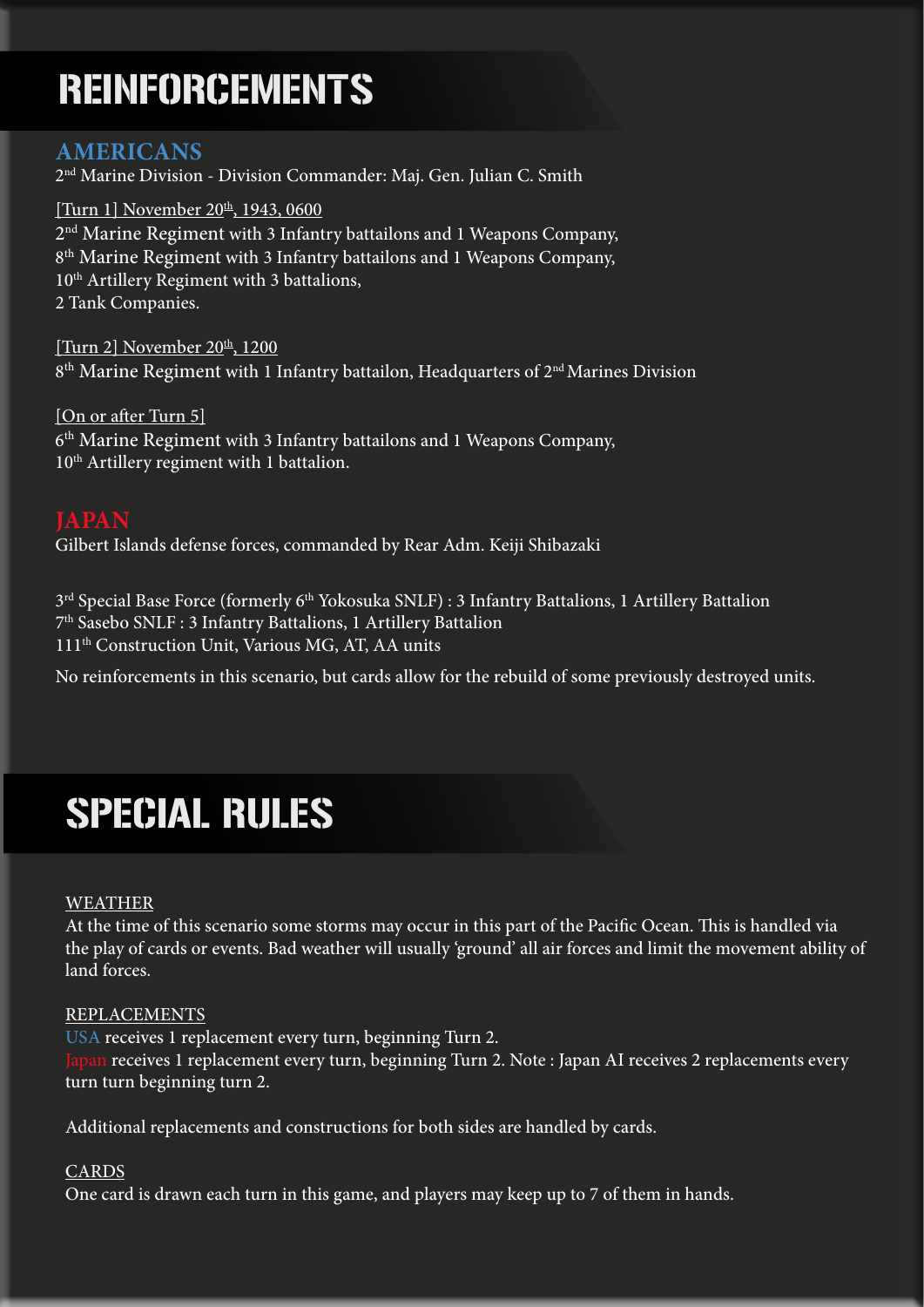# SPECIAL RULES

#### SUPPLY SOURCES

Supply affects American units only. Their supply sources ( the landing beaches) are identified by the supply icon. American units are considered to carry enough supplies for 3 days (12 turns), after which normal supply rules are in effect.

BREAKTHROUGHS In this scenario, breakthrough are not possible.

#### START OPTIONS

The game offers to both sides an array of different starting options, each at a cost in victory points.





The other side will not be aware of your choice, thereby creating new situations at each start of the game.

- The Americans may stay with the historical setup, request more Air Support, request more replacements or decide that the 2<sup>nd</sup> Marine Division is not needed [which also disallows more tanks!].
- The Japanese may choose to stay with the Historical setup, build more bunkers, receive a small number of air units, or ask for more replacements.

All those options and gambles are yours to discover. The game's event and cards allow full replay ability thanks to the numerous various situations that they create.

NO ARMOR TERRAIN OR ANTI-TANK DITCHES Several regions do not allow Armor units to enter. There are indicated by display of the "No Armor" icon.

#### FOG OF WAR

Both sides benefit from a partial fog of war, i.e. the player cannot see what an enemy stack contains (only a flag is displayed on those that are nearby to friendly units) until they enter in battle with those.